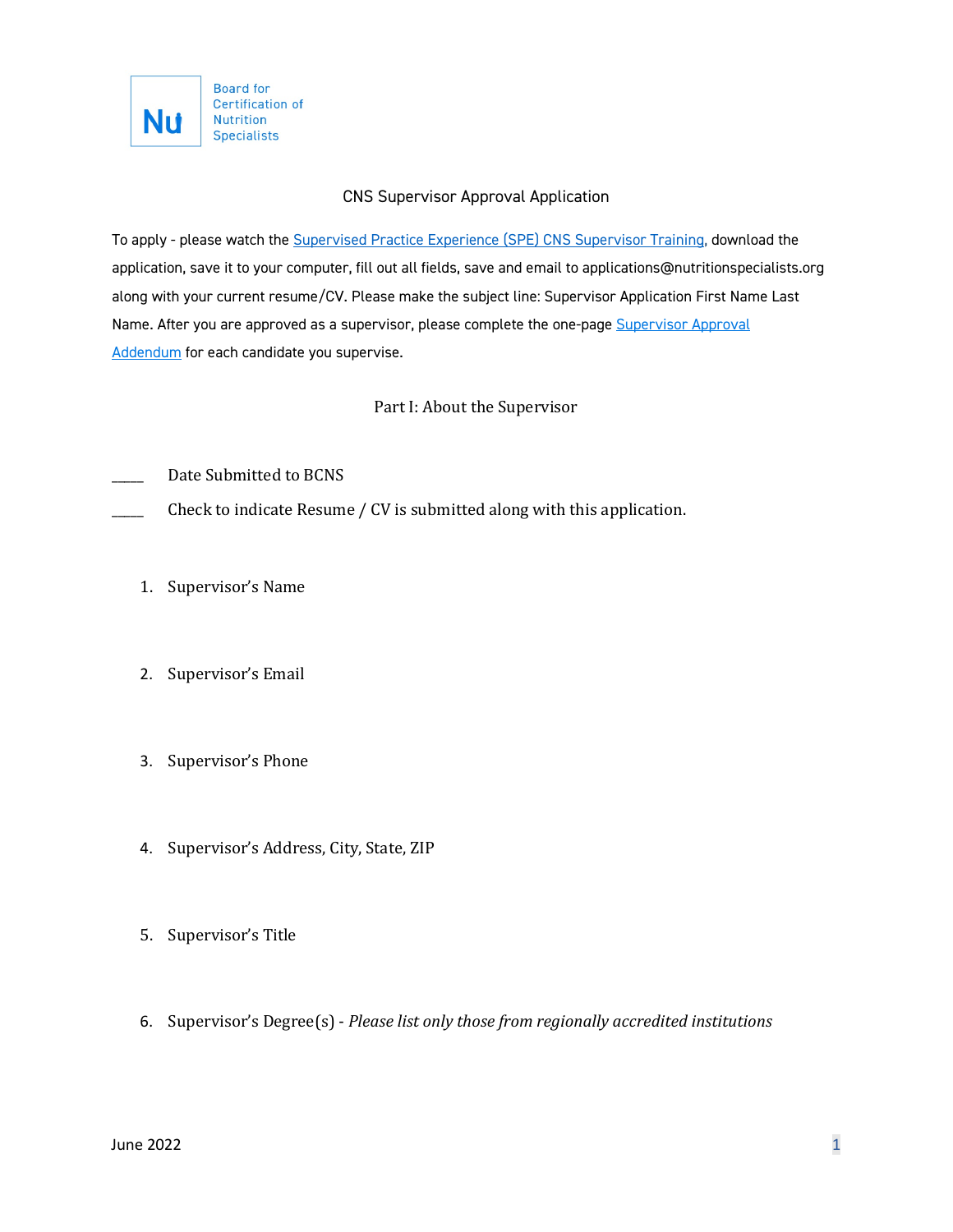- 7. Number of full-time years of experience in clinical nutrition (*minimum of 3 full-time years is required*)
- 8. What are your areas of specialty and clinical experience in nutrition?
- 9. CNS Supervisor Requirements your professional designation must be one of the following:



Certified Nutrition Specialist (CNS)



MS or Doctoral degree in a field of nutrition/dietetics

NOTE: If you checked one of the above, please skip to #14.

\_\_\_\_\_ MD or other Doctoral level licensed professional whose scope includes nutrition *and* has training and experience in nutrition.

NOTE: If you checked this box, please complete all questions.

For those health professionals who are not either CNSs, licensed nutritionists or do not hold an MS or graduate degree in nutrition, the BCNS evaluates both didactic training and experience in clinical personalized nutrition for each potential supervisor to determine their ability to provide a robust SPE for CNS candidates.

Supervisors must demonstrate training and experience in

- Personalized nutrition assessment & interpretation
- Personalized nutrition intervention, education, counseling & ongoing care, and
- Personalized nutrition monitoring & evaluation

Licensed MD/DO must document 75 CE credits\* or the equivalent of didactic training or education and experience in clinical personalized nutrition. DCs must also have an MS or graduate degree in nutrition or be a CNS in good standing.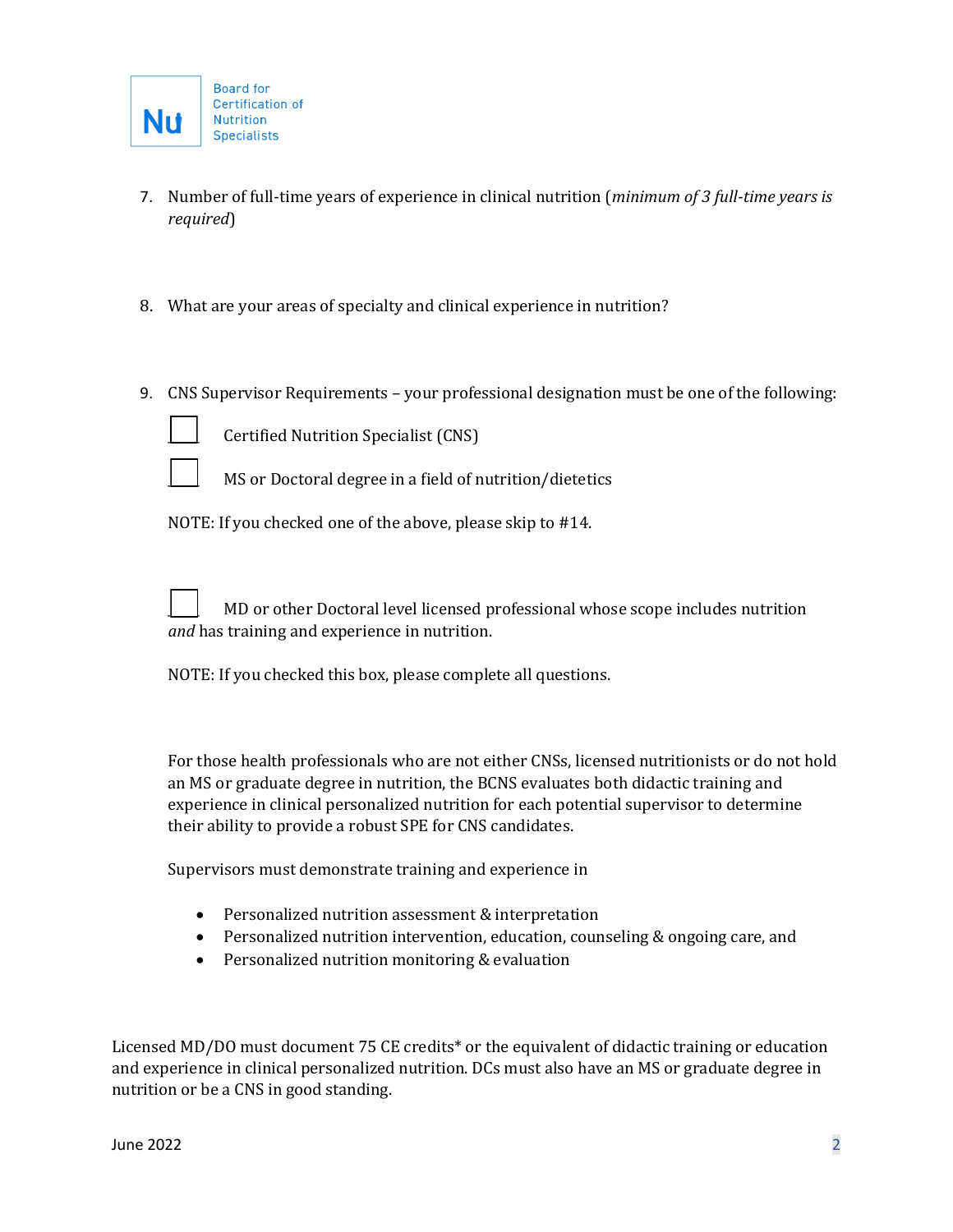

\*Continuing Education (CE) credits are earned from participation as a learner in a professional and structured educational activity containing a minimum of 50% nutrition content.

Such activities include, but are not limited to:

- Attendance at in-person or virtual learning activities offering CME or other (CE) that are recognized by the ANA and other professional organizations. These activities contain a minimum of 50% nutrition content that is primarily educational in nature, is of scientific quality, evidence-based, and representative of a balanced discussion of the topic.
- Taking nutrition courses at a US regionally accredited college or university. Each semester hour of a course taken for credit is eligible for 15 CE credits (e.g. a 3 credit course is 45 hours of classroom instruction, thus 45 CE credits.)
- AN[A webinars,](https://theana.org/events) [annual science and practice summit,](https://theana.org/personalizednutritionsummit) and [specialty training courses a](https://theana.org/trainings)re eligible for the number of CE credits listed on the website and within each program.

Appropriate learning activities DO NOT include:

- Lifestyle content (e.g. stress, sleep, exercise, meditation, yoga, etc.)
- Reading professional and/or peer-reviewed journals
- Teaching courses
- Audited courses
- Training classes and activities for which the primary purpose is promotion of medical or nutritional products or services or activities which contain content that lacks scientific evidence (e.g. sound methodology statistical analysis objectivity and balance)

Please provide the following information so that we can evaluate your **didactic training**. Please add pages if necessary.

| Nutrition course(s) taken. | <b>School / Institution &amp; dates</b> |
|----------------------------|-----------------------------------------|
|                            |                                         |
|                            |                                         |
|                            |                                         |
|                            |                                         |
|                            |                                         |
|                            |                                         |
|                            |                                         |

NOTE: We will not review the application if this part is left blank.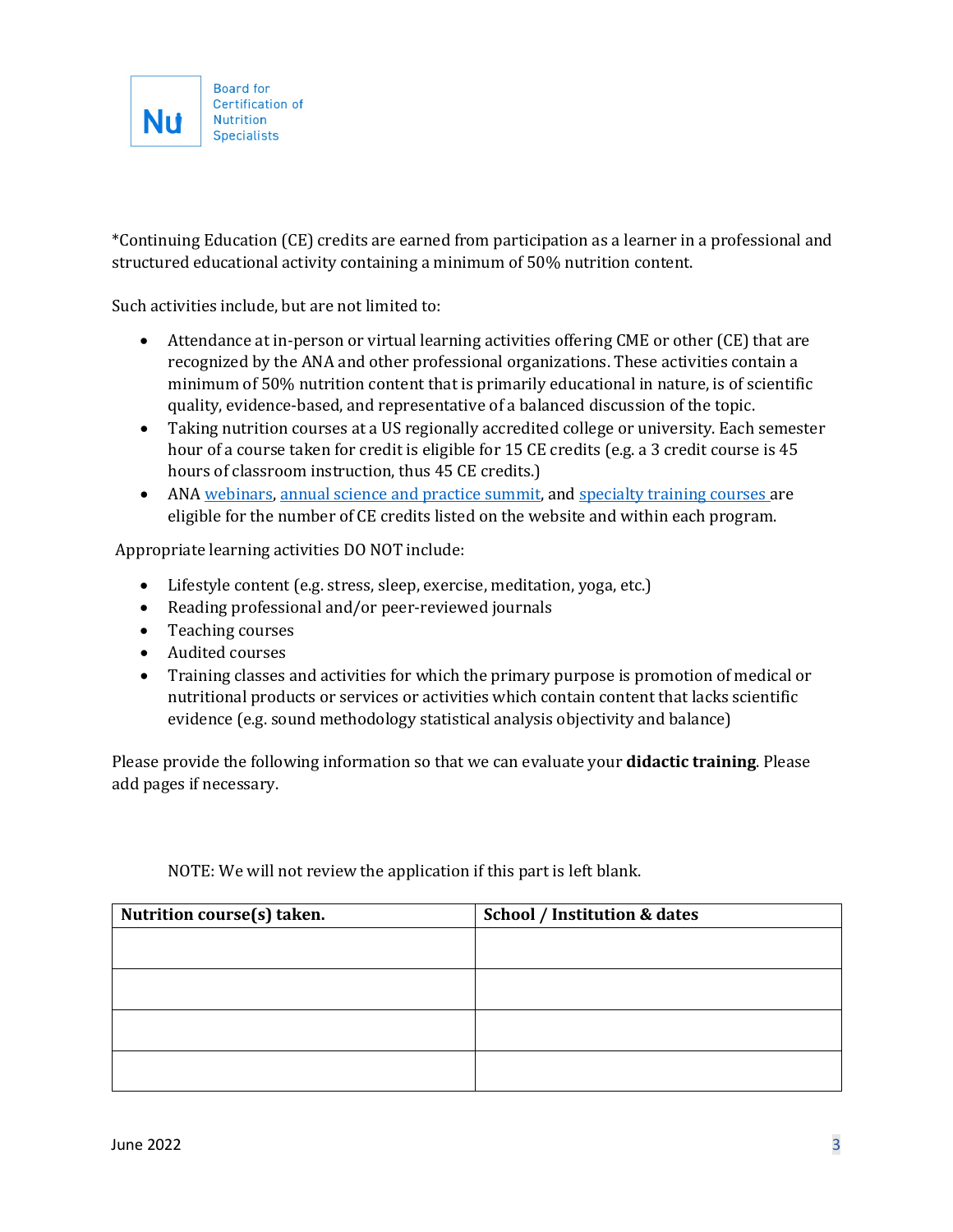

| Nutrition-specific continuing education (CE) | School / Institution / Organization & dates |
|----------------------------------------------|---------------------------------------------|
| courses/activities/events taken.             |                                             |
|                                              |                                             |
|                                              |                                             |
|                                              |                                             |
|                                              |                                             |
|                                              |                                             |
|                                              |                                             |
|                                              |                                             |
|                                              |                                             |

- 10. Describe your experience and **training** in personalized nutrition.
- 11. For how many years have you been assessing patient nutrition and developing nutrition treatment plans in clinical practice?
- 12. Do you utilize nutrition assessment and interpretation with every client / patient?
- 13. If not, for what percentage of client / patient do you utilize personalized nutrition part of your treatment?

Business Information:

- 14. Please provide your business name
- 15. Business address, city, state, zip
- 16. Business website
- 17. Business phone

CNS Supervisor Approval Application

Part II: About the Practice Experience

- 1. What qualifications are you looking for in your candidate(s)?
- 2. Do you provide a form for CNS Candidates to give to clients, disclosing that they are working under your supervision and requesting clients' permission to share their information for the purpose of supervision?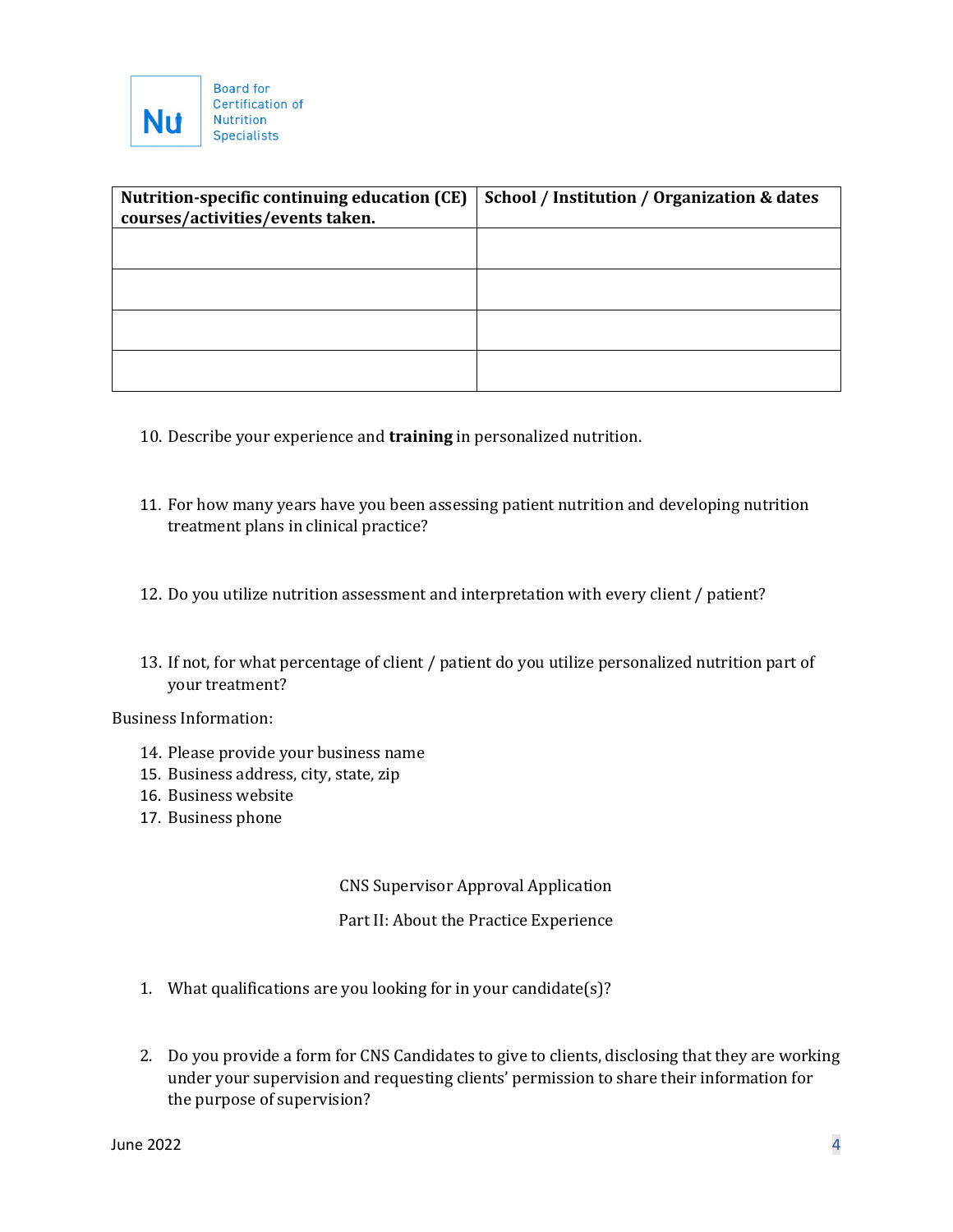

- 3. Please describe how you currently keep records and document the supervised experience for each Candidate you supervise. For example, describe any software application or system used for record-keeping. What kinds of information do you document? Do you currently review the Candidate's client notes?
- 4. Do candidates work with:

Your clients



Their own clients

Combination of your clients & their own clients

- 5. Do you use telehealth with your own clients?
- 6. Will your candidates use telehealth with:



Your clients

Their own clients

- Both your clients & their own clients
- 7. How many BCNS approved supervisors do you have in your program including yourself?
- 8. In which state(s) are the other BCNS approved supervisors licensed?
- 9. How do you monitor laws (licensing, practice, etc.) in each state?
- 10. How do you evaluate the skill level for each CNS candidate as they begin working with you?
- 11. How do you evaluate and monitor and/or give feedback to candidate(s) throughout the program (beginning / middle / end)?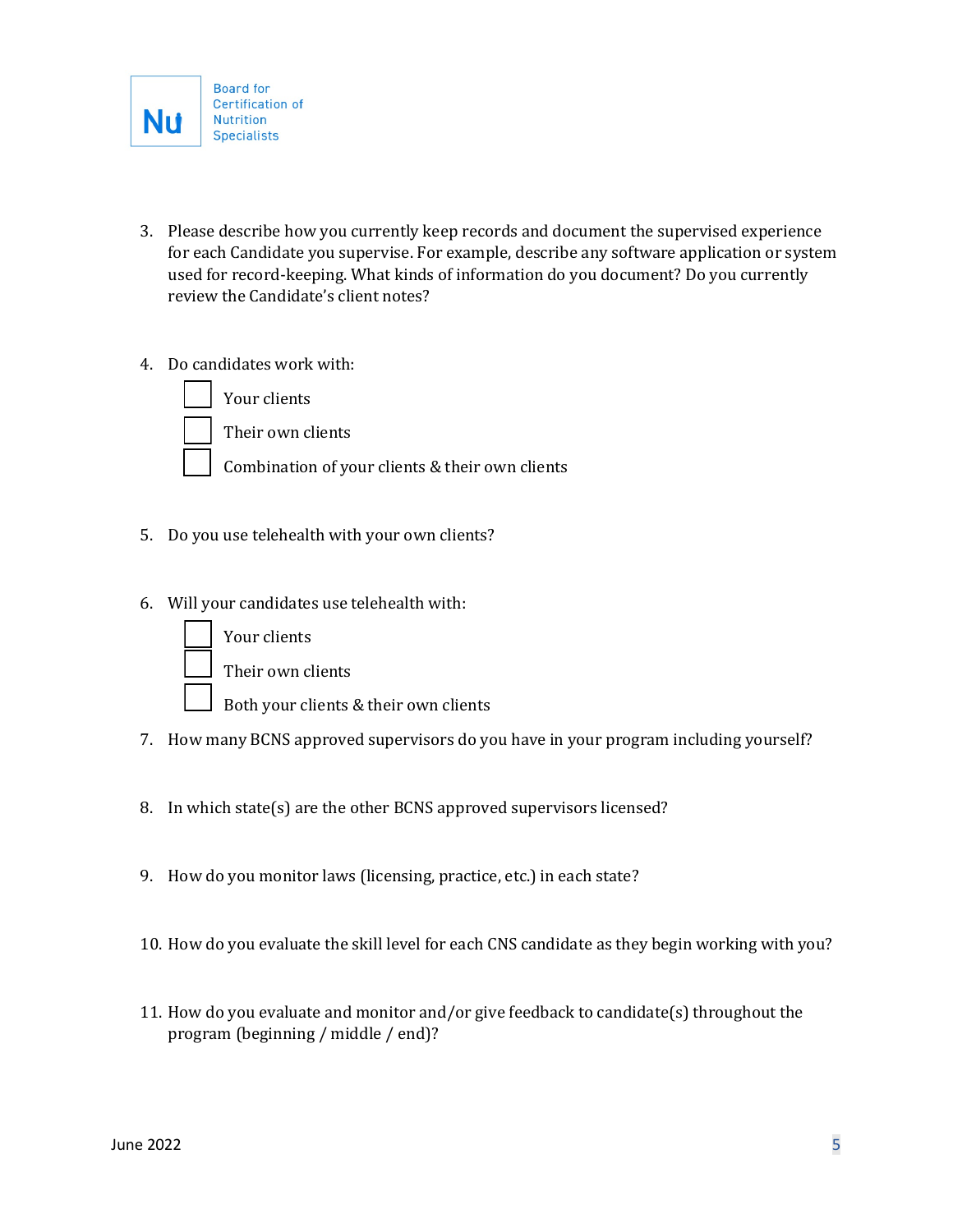- 12. What kind of goal setting activity do you do with CNS candidates to define areas they might want to work on?
- 13. Do you ever observe Candidates interacting with clients?
- 14. What percentage of the supervised hours is spent on clinical work with clients (including any research for a specific case)?
- 15. What percentage of the supervised hours is spent on didactic learning (ie. group discussions, handouts, teaching presentations, practice management, etc.)?
- 16. What percentage of the supervised hours is spent on other work not related to client clinical care (such as research for presentations to market a practice)?
- 17. In addition to general oversight of candidates' work with clients, are there other specific aspects of client care or professional practice you cover in your Supervised Practice Experience?

For Supervised Practice Experience Programs

- 18. Do you provide CNS Supervised Practice Experience as a program for multiple candidates? NOTE: If no, please skip to # otherwise please answer the following questions.
- 19. Name of business / program
- 20. When did the program begin?
- 21. Program Director's name
- 22. Program website
- 23. Is the program affiliated with a university or other institution?

If yes, name:

24. What are the start and end dates for the program?

CNS Candidates may earn both Observational Experience & Direct Client Experience

#### **Observational Experience (max 250 hrs.)**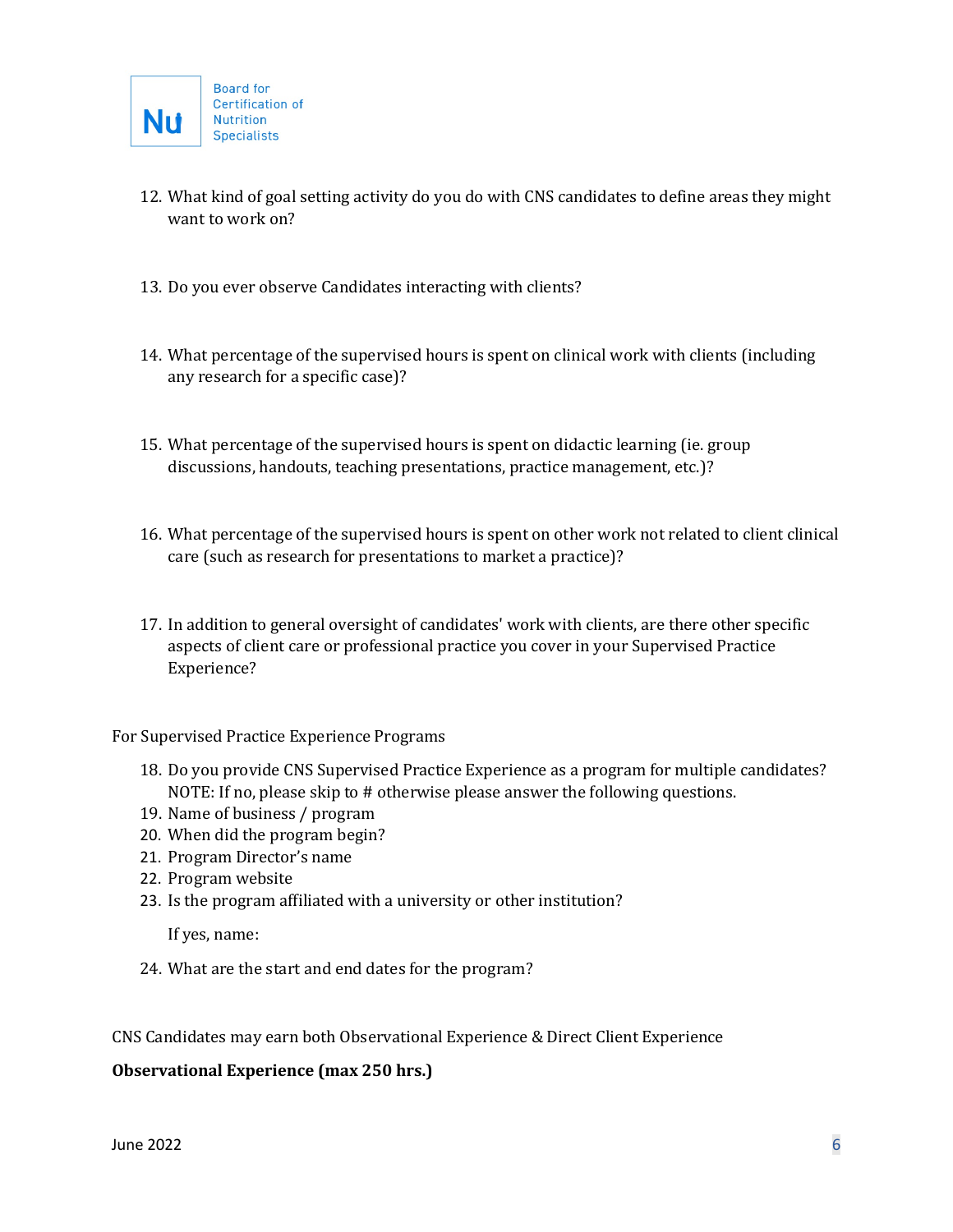

Observational experience means a planned learning situation that is not direct client care, does not require intervention by the candidate, meets pre-planned stated outcomes, and provides for candidate evaluation.

### **Examples include:**

Listening to videos of client and practitioner interaction Sitting in on a consultation conducted by another practitioner Participating in a virtual clinic\* Role playing with colleagues Conducting research on behalf of another professional for al client Participating in simulation exercises Participating and reviewing case studies Shadowing an experienced clinician Creating client handouts (not for a particular client or for another professional)

\*A Virtual Clinic is designed to simulate the interaction between a student and a client and allows them to practice applying new skills and knowledge safely in a virtual training environment. Virtual Clinic hours may include both observational and direct client experience hours.

#### **Direct Client Experience (min 750 hrs.)**

Direct Experience will occur as the candidate becomes more experienced, and more of the hours will be spent directly with a client or groups of clients or in preparation for client work.

#### **Examples include:**

Counseling individuals and groups directly Researching and developing client treatment plans Researching, preparing, and presenting client educational workshops Participating in a supervision program Community education (development and delivery of education to a specific population) Reviewing above work with a supervisor

The following activities DO NOT qualify as SPE

- Research that is not related to a particular client case,
- Writing books, articles, etc.
- Teaching classes in academic programs
- Lectures and presentations at conferences
- 25. Based on the explanations above, is the candidate(s) practice experience going to be:

Observational Experience

Direct Client Experience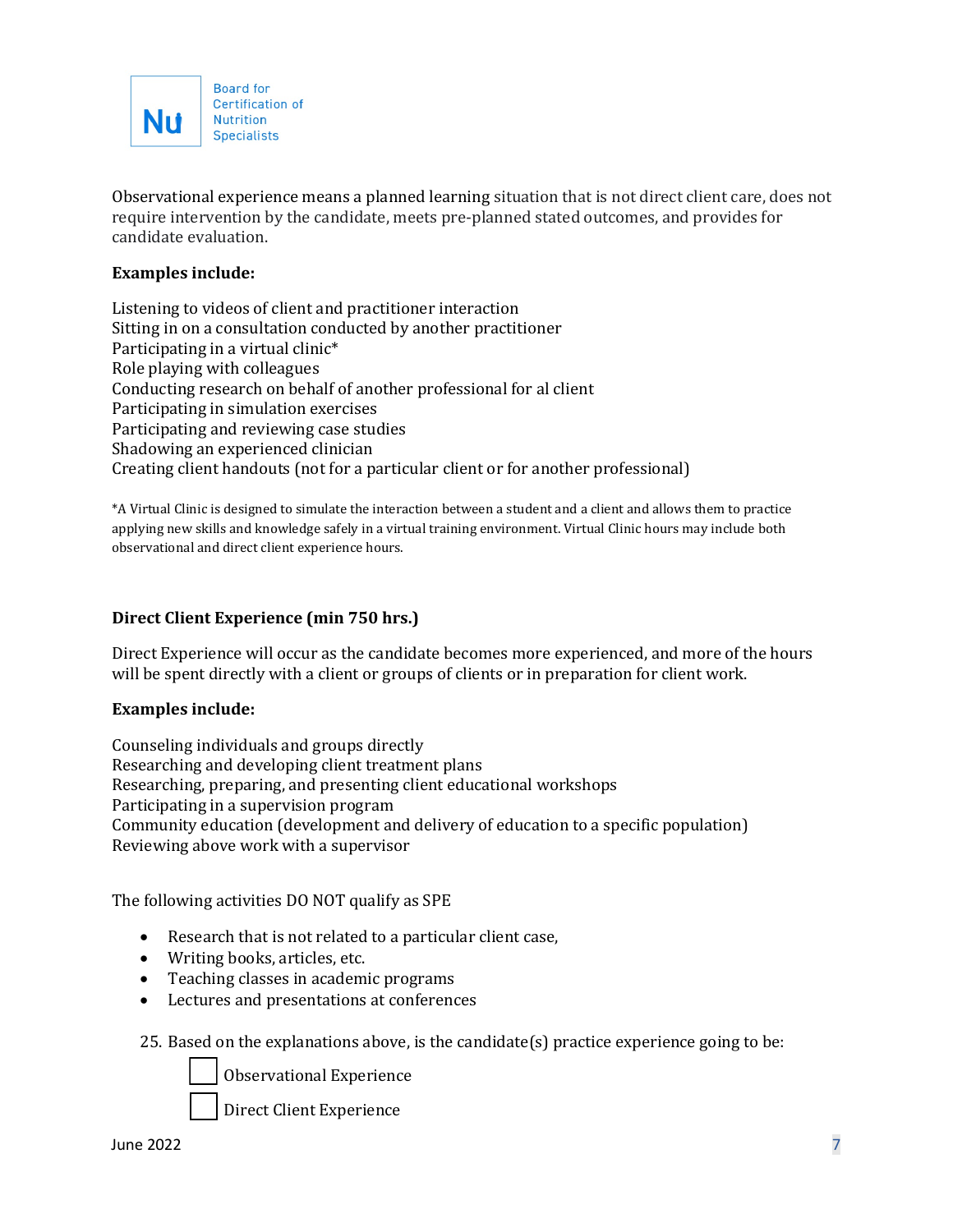



- 26. Will you supervise your candidate(s) in person?
- 27. Will you supervise your candidate(s) remotely?
- 28. How will you hold meetings with your candidate(s):



CNS Supervisor Approval Application

Part III: SPE Competencies

Listed below are the competencies a CNS candidate must complete. They need not all be completed in one practice setting or with one supervisor. It will be helpful for CNS candidates to know in advance which competencies you can help them meet.

Which competencies do you cover in your practice? Please check only those that apply.

# **Category A: Personalized Nutrition Assessment & Interpretation**

Definition: Ongoing, dynamic process that incorporates a systematic approach to collect, record, and interpret quantitative and qualitative inputs including diet, lifestyle, behavior, symptoms, nutritional genomics, biochemical laboratory markers, and personal and family health history. The nutrition assessment is used to identify existing manifestations of dysfunction as well as the underlying root causes of imbalance which contribute to risk factors and current nutritional health issues to enable effective treatment and prevention strategies and monitor improvements.

- \_\_\_\_\_Comprehensive medical nutrition health history, including linking symptoms and health status \_\_\_\_\_Evaluation of laboratory data including identification of optimal value ranges
- \_\_\_\_\_Evaluation of functional testing (organic acid, stool, and saliva tests for adrenals and hormones
- \_\_\_\_\_Evaluation of hormonal and neurotransmitter imbalances based on laboratory assessment
- Assessment of single nucleotide polymorphisms (SNPs)
- \_\_\_\_\_Nutritional inborn errors of metabolism
- \_\_\_\_\_Body composition analysis (skin fold, bioelectrical impedance, ultrasound, DEXA, other)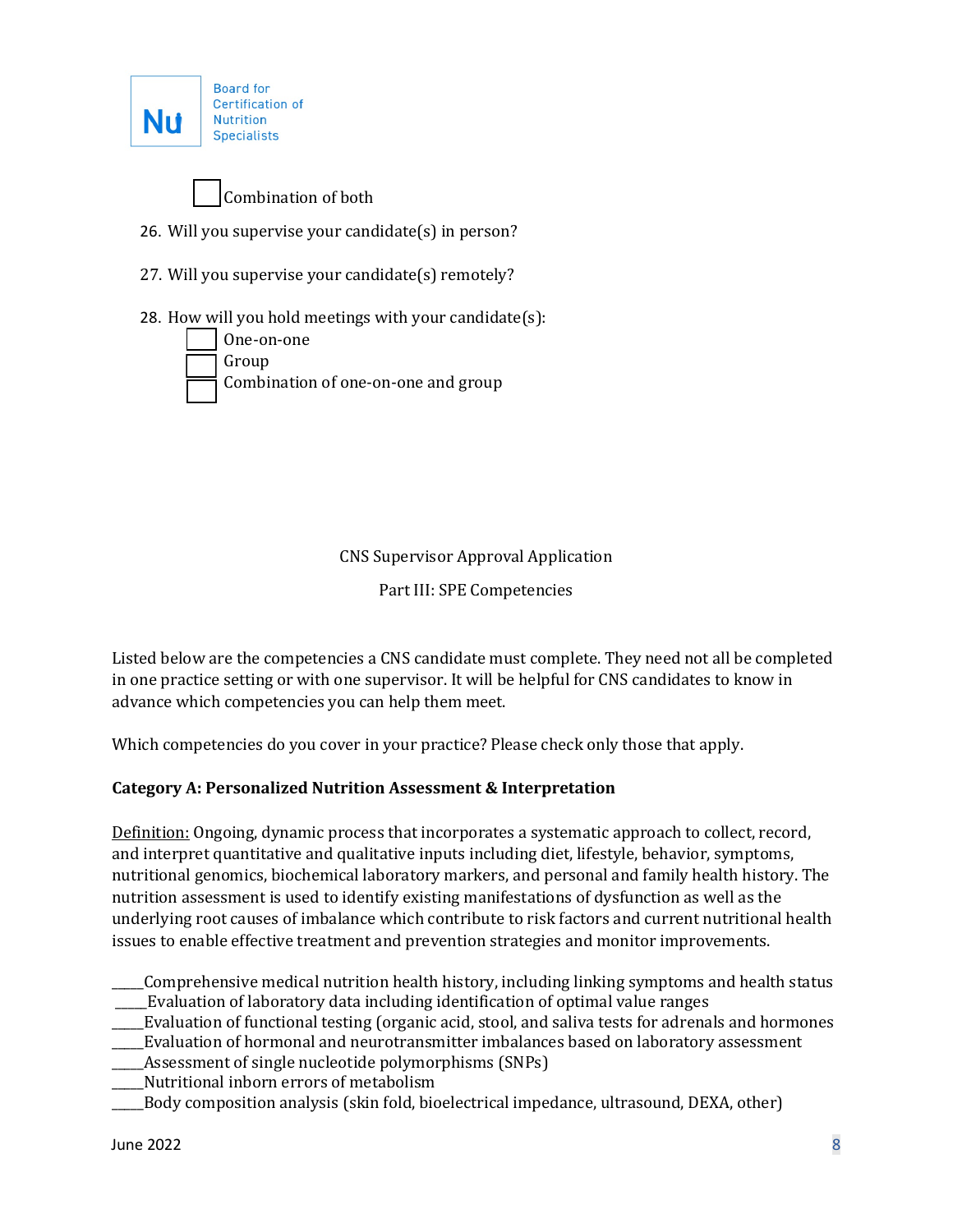

\_\_\_\_\_Anthropometric measurements (BMI, waist-to-hip, waist circumference, other

\_\_\_\_\_Dietary assessment tools (food records, dietary recalls, food frequency questionnaires \_\_\_\_\_Identification of symptoms that require medical referral

\_\_\_\_\_Correlation of symptoms and lab findings for research and development of personalized Medical Nutrition Therapy (MNT) protocol

\_\_\_\_\_Use of behavior change strategies such as Motivational Interviewing & Stage of Change Theory

Lifestyle factors which impact nutrient needs and compliance such as exercise, stress, and sleep

### **Category B: Personalized Nutrition Intervention, Education, Counseling, or Management**

Definition: A nutrition intervention consists of planned actions designed to change nutritionrelated or lifestyle-related behaviors for the purpose of resolving health issues or optimizing health. It may involve any of the following activities: research related to treatment plan, development of medical nutrition therapy interventions, client education, counseling and management of individuals or groups, food preparation instruction, shopping, sustainability practices, and behavioral / motivational counseling.

Interventions may include changes to diet; use of targeted nutraceuticals; addressing issues related to lifestyle factors such as movement, sleep, stress management; addressing food related behaviors such as timing of eating, eating environment, fasting, food selection, food storage, and food preparation.

1. Medical Nutrition Therapy

*Be able to competently formulate actionable medical nutrition therapies and interventions, education, counseling and ongoing care for the prevention, modulation, and management of a broad range of chronic systemic disorders, including:*

\_\_\_\_\_Obesity

- \_\_\_\_\_Cardiovascular disease, dyslipidemias, and hypertension
- \_\_\_\_\_Type 1 diabetes
- \_\_\_\_\_Insulin resistance and type 2 diabetes
- \_\_\_\_\_Endocrine disorders
- \_\_\_\_\_Autoimmune disorders
- \_\_\_\_\_Gastrointestinal disorders
- \_\_\_\_\_Hematologic disorders
- \_\_\_\_\_Bone disorders
- \_\_\_\_\_Hepatic disorders
- \_\_\_\_\_Pulmonary disorders
- \_\_\_\_\_Renal disorders
- \_\_\_\_\_Cognitive and neuro-cognitive disorders
- \_\_\_\_\_Food allergies and intolerances
- \_\_\_\_\_Cancer
- \_\_\_\_\_Bariatric surgery
- \_\_\_\_\_Surgical procedures
- \_\_\_\_\_Mastication, swallowing, and nutrient absorption

disorders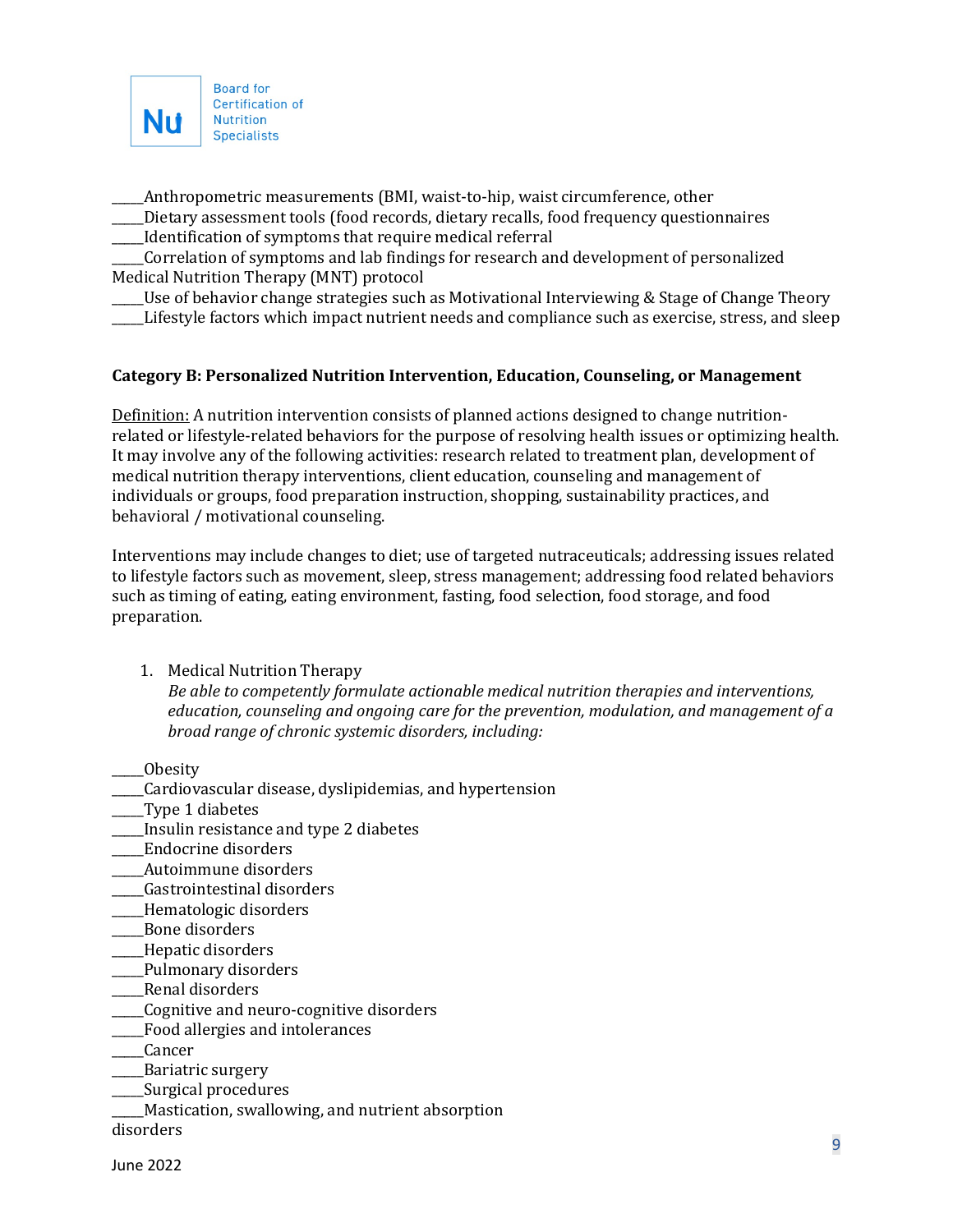

\_\_\_\_\_HIV-AIDS \_\_\_\_\_Dermatological disorders Mental health/mood disorders

2. Key concepts in nutrition intervention and monitoring *Understand, evaluate and apply knowledge of the following key concepts in the formulation of actionable intervention and monitoring plans:*

Impact of nutrigenomics and nutrigenetics on health

\_\_\_\_\_Drug, herb or nutraceutical action, duration of action, purpose and dose of a client's current therapeutic regimen

\_\_\_\_\_Nutrient depletions relate to commonly used drugs

\_\_\_\_\_Interactions between drugs and foods, alcohol, vitamins, minerals, herbs, phytochemicals, and zoochemicals

\_\_\_\_\_Synergistic effects and antagonistic interactions of nutrients in foods and supplements

\_\_\_\_\_Evaluation of established diets, including appropriate application, effectiveness and contraindications

- \_\_\_\_\_Linking childhood behaviors to obesity and other chronic health issues in adults \_\_\_\_\_Gauging and optimizing client compliance
- \_\_\_\_\_Evidence-based dose and duration of nutraceutical use for common conditions
- \_\_\_\_\_Good manufacturing practices and other quality markers for nutritional supplements
- \_\_\_\_\_Effects of disordered eating patterns on nutrition status, body composition, and body functions

\_\_\_\_\_Application of national guidelines, policies, consensus recommendations, and evidence-based research in the development of personalized therapeutic interventions

\_\_\_\_\_Evidence-based use of common botanical supplements for health promotion and common conditions

\_\_\_\_\_Safety, toxicity, and contraindications for nutraceuticals and botanical supplements

\_\_\_\_\_Consideration of client's personal and cultural beliefs when developing nutrition intervention plans

# **Category C: Nutrition Monitoring or Evaluation**

Definition: Regular re-evaluation of medical nutrition therapy treatment and prevention plan and goals in accordance with evaluation of improvements made based on symptoms, overall health status, and quantitative and qualitative data. Includes review of clinical research, standards of care, and other indirect contact.

Ongoing monitoring and evaluation are crucial to a robust client care, as they enhance personalization of interventions throughout the duration of the care process. Regular assessment of subjective input and collection of objective data enables honing and refinement of therapeutic intervention strategies to build self-efficacy and behavior change in the individual, thereby optimizing quantitative and qualitative measures of an individual's health.

\_\_\_\_\_ ongoing monitoring and evaluation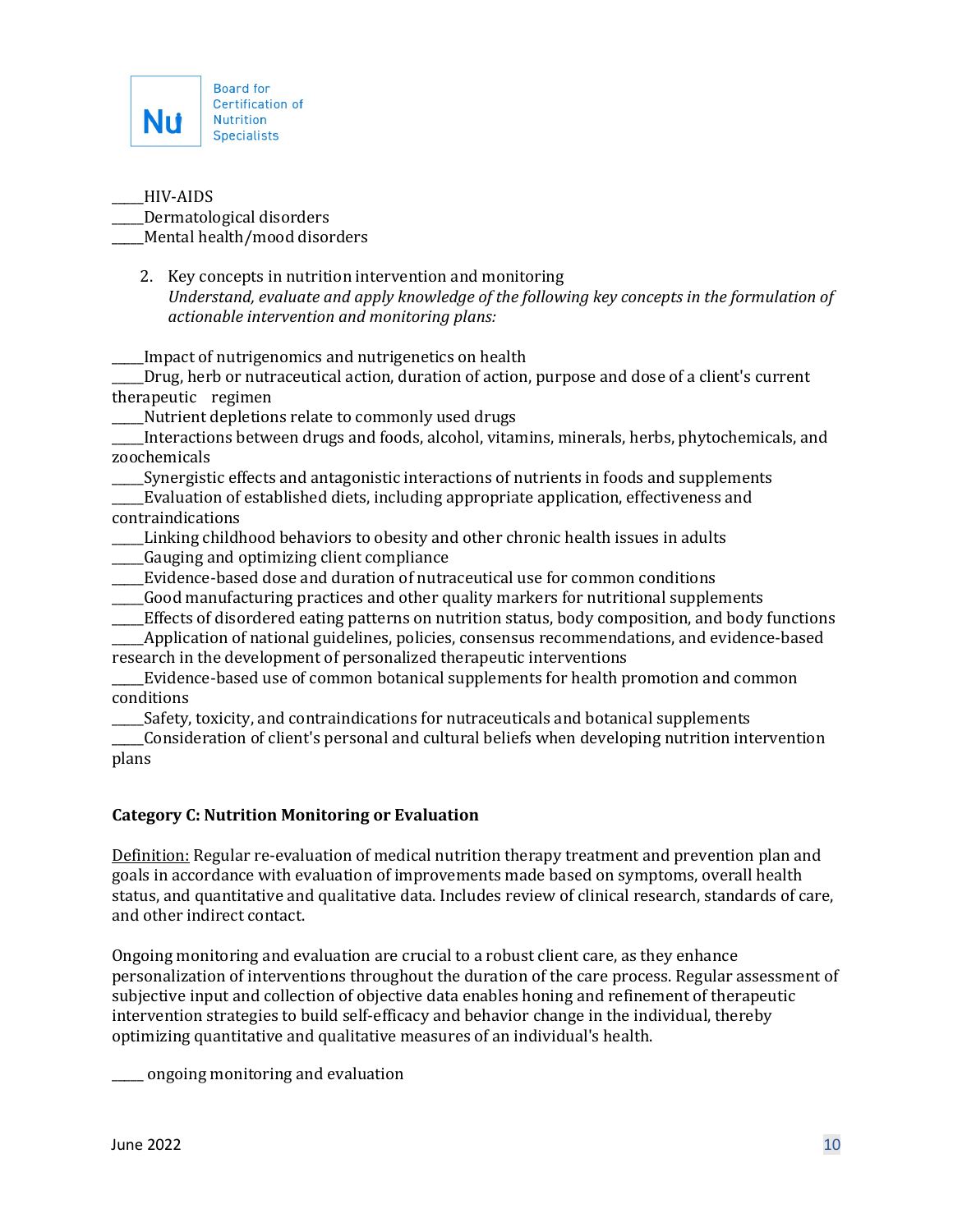

Ē

# CNS Supervisor Approval Application

Part IV: Supervisor Responsibilities

| I meet state regulations for the practice of MNT in the state in which I reside and the state(s) in        |
|------------------------------------------------------------------------------------------------------------|
| which my clients reside.                                                                                   |
| I only supervise work with clients* residing in states in which I am legally authorized to                 |
| practice.                                                                                                  |
| I assume professional responsibility for work done by the candidate. I have a system that                  |
| documents that I have authorized, verified and directed the work of the candidate while under my           |
| supervision.                                                                                               |
| I provide adequate, active, and continuing oversight of a candidate's activities including the             |
| review of their practice on a regular basis via regularly scheduled meetings.                              |
| I have access to all client records of my candidates, and I review them at regular intervals. I also الميا |
| keep notes on the candidates' work and progress.                                                           |
| I review the PN Case Data Collection, either separately, or embedded in the EMR or other                   |
| similar form, with the candidate for each of their clients                                                 |
| I am available to candidates when they are working with a client, as reasonably appropriate to             |
| the circumstance. If I will be on vacation or otherwise unavailable, I will designate a backup BCNS-       |
| approved supervisor for my candidates.                                                                     |
| I have watched the <b>SPE CNS Supervisor Training</b>                                                      |
| I have liability insurance.                                                                                |
|                                                                                                            |
| I am not married to, related to, or domestic partners with any of my candidates.                           |
| I agree to the information provided in this application and the above statements.                          |
|                                                                                                            |
|                                                                                                            |

Name Date

Signature